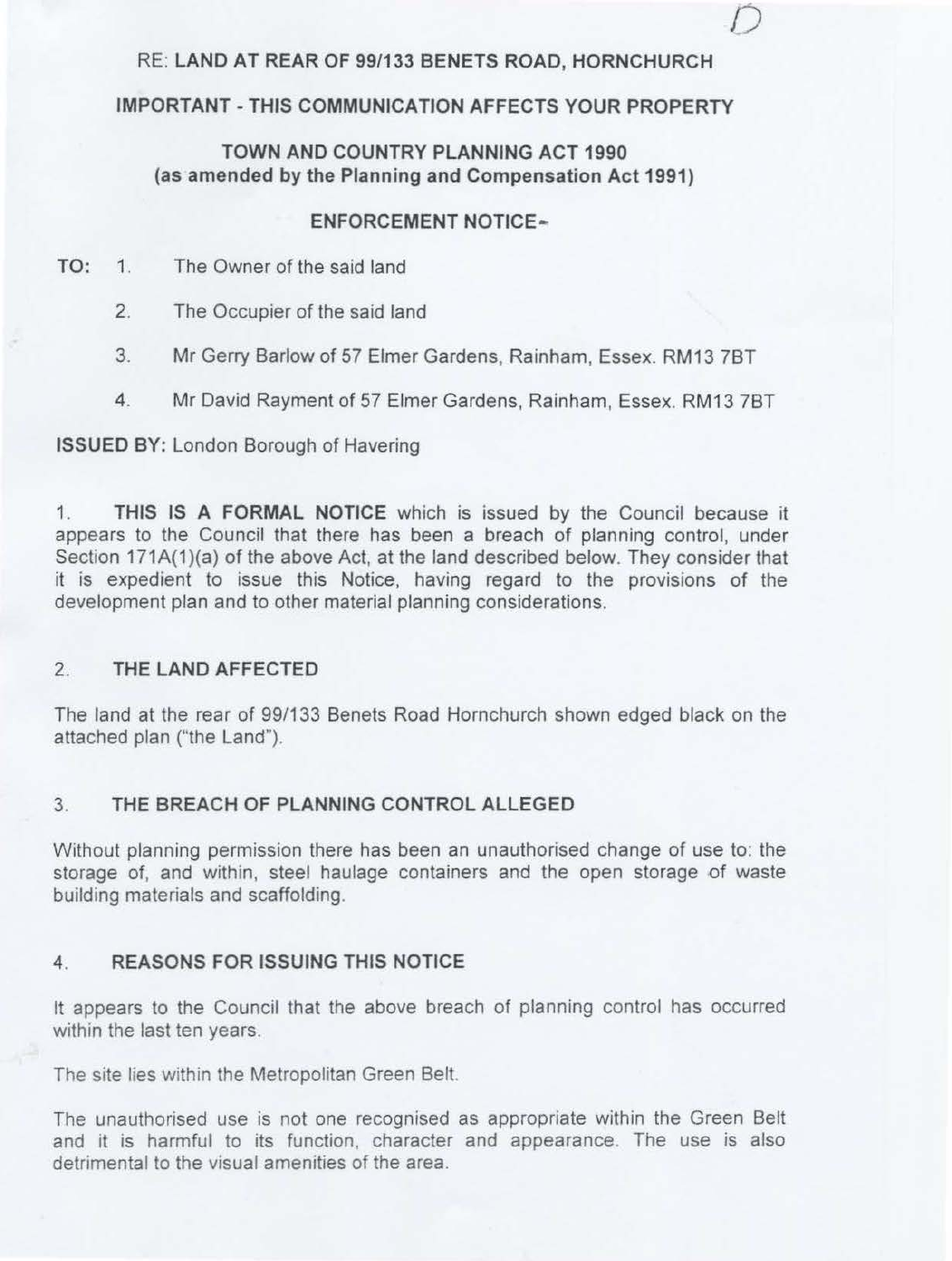The Council do not consider that planning permission should be given because planning conditions could not overcome these problems.

In making its decision to issue this Notice the Council consider that the unauthorised use is contrary to the following policies of the Havering Unitary Development Plan: policies ENV1 and GR82 and their counterpart policies in the Local Development Framework and also Planning Policy Guidance 2: Green Belts.

## 5. **WHAT YOU ARE REQUIRED TO DO**

(i) Cease using the Land for the purposes of storage

Time for compliance: 3 months from the effective date of this notice.

(ii) Remove from the Land all of the steel haulage containers

Time for compliance: 3 months from the effective date of this notice.

(iii) Remove from the Land all waste building materials, rubble and scaffolding associated with the unauthorised use of the Land for storage

Time for compliance: 3 months from the effective date of this notice.

(iv) Restore the Land to its former condition prior to the commencement of the unauthorised use by reseeding with grass and tree planting

Time for compliance: 6 months from the effective date of this notice.

#### 6. **WHEN THIS NOTICE TAKES EFFECT**

This Notice takes effect on beforehand TAKES EFFECT<br>12 October 2007, unless an appeal is made against it

Dated: 7 September 2007

/

Signed: Authorised Officer on behalf of London Borough of Havering Town Hall Main Road Romford RM1 38D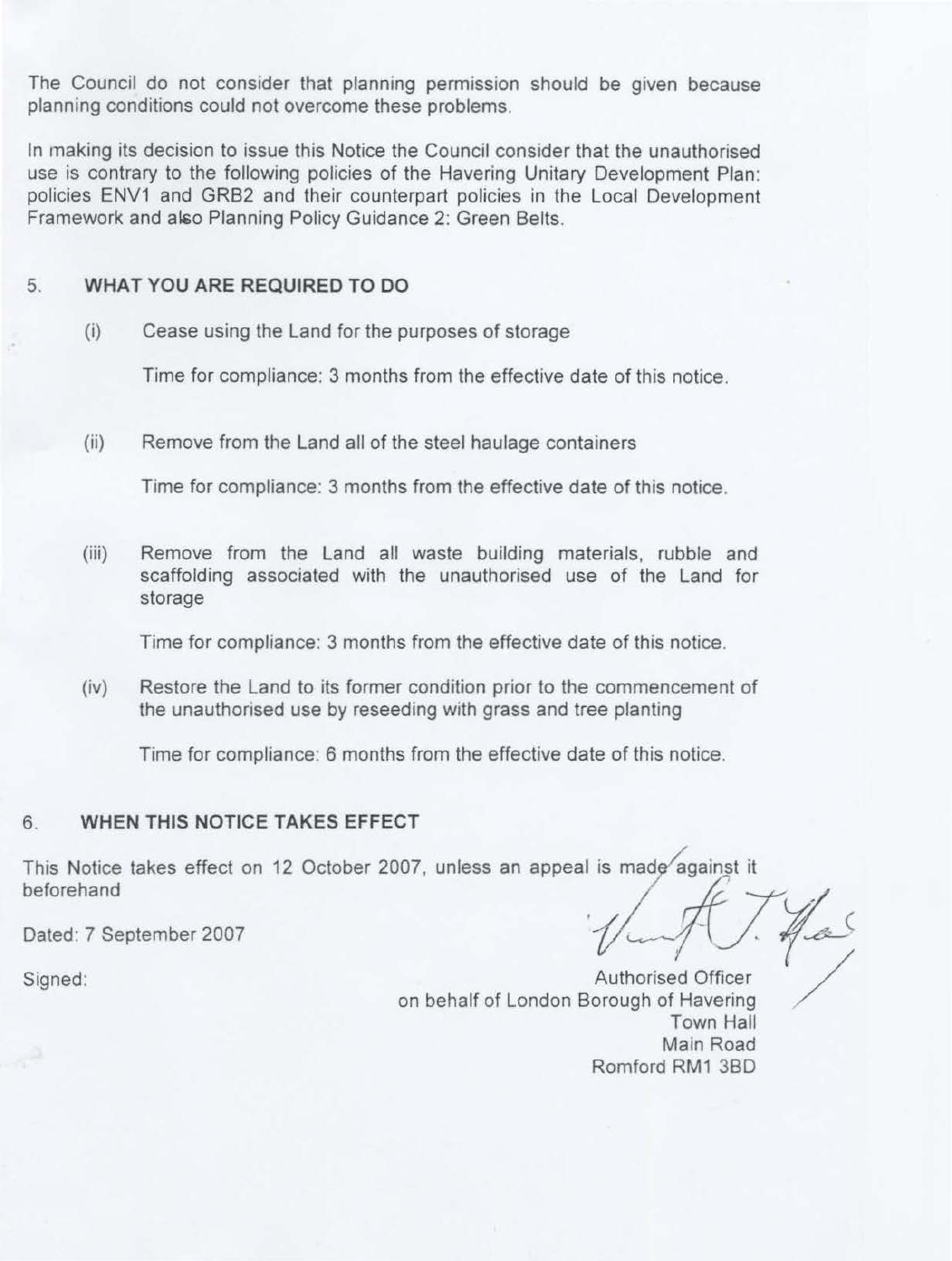### **YOUR RIGHT OF APPEAL**

You can appeal against this Enforcement Notice to the Secretary of State by the 12 October 2007. Further details are given in the attached explanatory note.

### **WHAT HAPPENS IF YOU DO NOT APPEAL**

If you do not appeal against this Enforcement Notice, it will take effect on 12 October 2007 and you must then ensure that the required steps for complying with it, for which you may be held responsible, are taken within the period specified in the Notice.

# FAILURE TO COMPLY WITH AN ENFORCEMENT NOTICE WHICH HAS TAKEN EFFECT CAN RESULT IN PROSECUTION AND/OR REMEDIAL ACTION BY THE COUNCIL.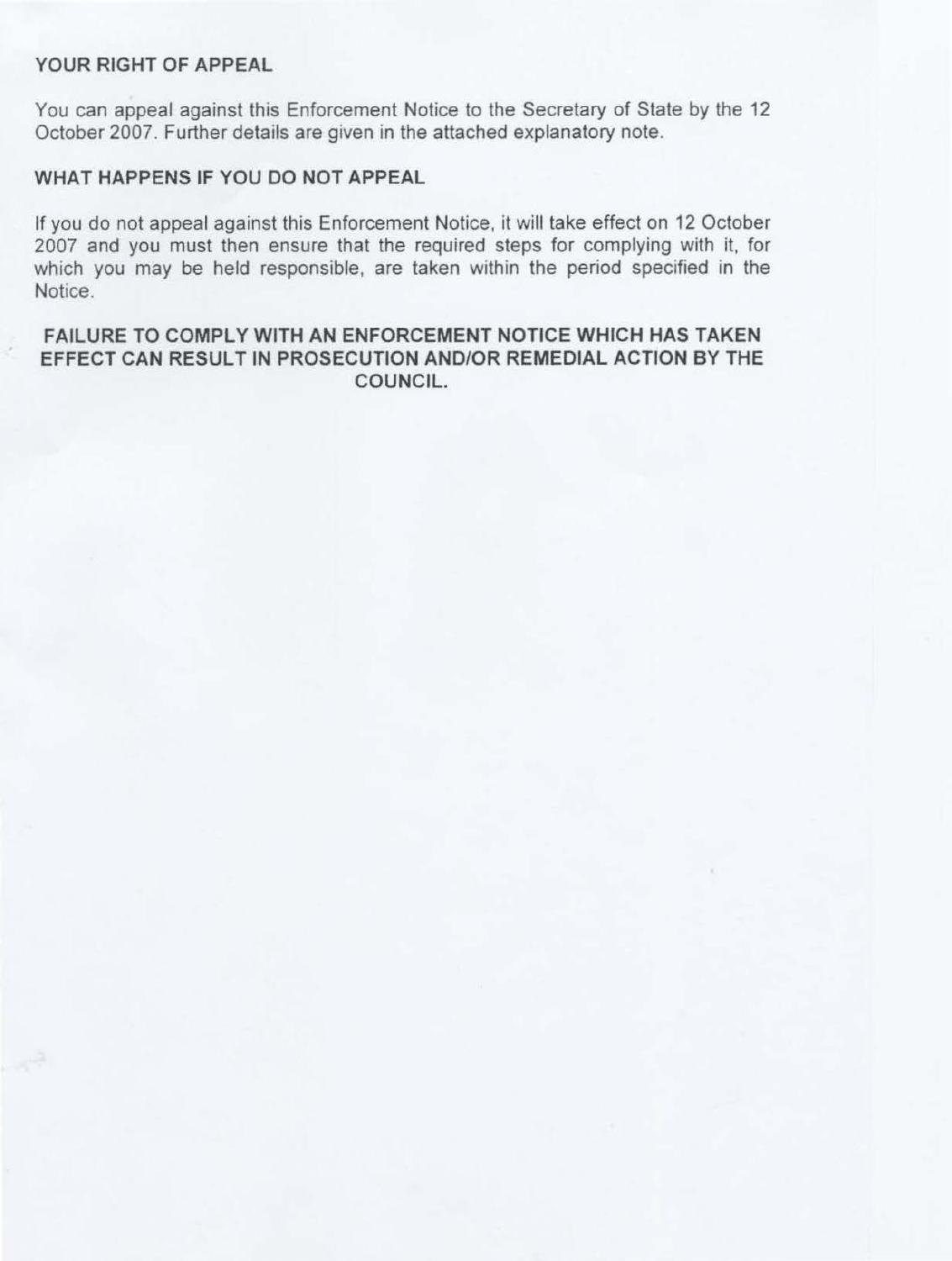#### **EXPLANATORY NOTES**

## **STATUTORY PROVISIONS**

A summary of Sections 171A, 171B and 172 to 177 of the Town and Country Planning Act 1990 (as amended) is enclosed with this Notice.

### **YOUR RIGHT OF APPEAL**

You can appeal against this Notice, but any appeal must be in writing and received, or posted (with the postage paid and properly addressed) in time to be received in the ordinary course of the post, by the Secretary of State before 12 October 2007. The enclosed booklet "Enforcement Appeals - A guide to Procedure" sets out your rights. Read it carefully. If you appeal you should use the enclosed appeal forms. Two copies are for you to send to the Secretary of State if you decide to appeal. The other is for you to keep as a duplicate for your own records. You should also send the Secretary of State a copy of the Enforcement Notice.

## **GROUNDS OF APPEAL**

The grounds of appeal are set out in Section 174 of the Town and Country Planning Act 1991 and are also set out on page 2 - 5 the enclosed appeal forms.

#### **PLANNING APPLICATION FEE**

Should wish to appeal on ground (a) - that planning permission should be granted for the unauthorised use - then a fee of £265 is payable both to the Secretary of State and to the Council. If the fees are not paid then that ground of appeal will not be valid.

### **STATEMENT ON GROUNDS OF APPEAL**

You must submit to the Secretary of State, either when giving notice of appeal or within 14 days from the date on which the Secretary of State sends him a notice so requiring him, a statement in writing specifying the grounds on which you are appealing against the enforcement notice and stating briefly the facts on which you propose to rely in support of each of those grounds.

### **RECIPIENTS OF THE ENFORCEMENT NOTICE**

The names and addresses of all the persons on whom the Enforcement Notice has been served are:

- 1. The Owner of the said land
- 2. The Occupier of the said land
- 3. Mr Gerry Barlow 57 of Elmer Gardens, Rainham, Essex. RM13 7BT
- 4 Mr David Rayment of 57 Elmer Gardens, Rainham, Essex. RM13 7BT